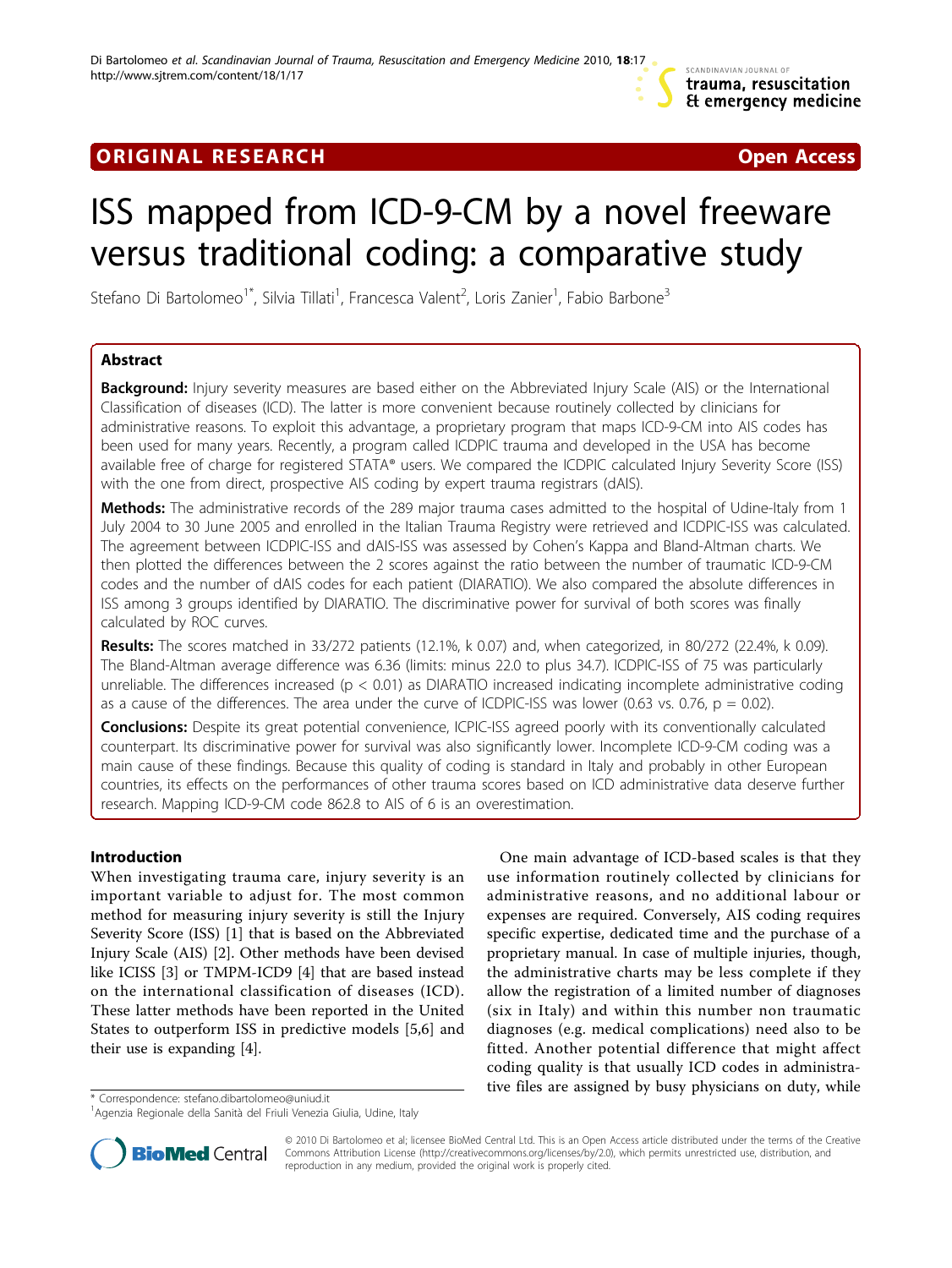the assignment of AIS codes is done by committed personnel.

In summary, on one hand AIS/ISS is still desirable for comparative injury collection worldwide, on the other hand practically everyone can use ICD. To try and exploit the advantages of both, a commercially available software that converts the codes from the ICD, Ninth Revision, Clinical Modification (ICD-9-CM) into AIS 1990/ISS scores has been available for many years (ICD-MAP-90, Tryanalitics, Baltimore USA). Since April 2009, this function is offered also by a program (ICD-PIC-trauma, hereafter called ICDPIC, by Clark DE, Osler TM, Hahn DR) that is downloadable free of charge from within the statistical package STATA, versions 8.0 or higher [[7\]](#page-6-0).

The objective of this paper is to compare the ISS calculated by ICDPIC from routinely collected administrative data with the one based on direct AIS coding by expert registrars.

## Materials and methods

We used the database of the Italian Trauma Registry (RITG) and the standard administrative database of hospital discharge records (ADB) of the region Friuli Venezia Giulia, Italy.

The RITG is a national database that was launched in 2004 [[8](#page-6-0)] as a research project. Currently it comprises about 3000 cases and is used by 12 hospitals. The registry includes trauma cases with ISS>15 or admitted to an intensive care unit. Within this registry, we focused on the cases admitted to the hospital 'Azienda Ospedaliero-Universitaria' of Udine in the region Friuli Venezia Giulia. The cases were accrued from July 1 2004 to June 30 2005, when the hospital withdrew from the registry at the end of the pilot phase, and are the only patients of the region Friuli Venezia Giulia, for which AIS scores directly and prospectively assigned are available. According to the quality assurance protocol of the pilot phase of RITG, the AIS scores had been assigned by two experienced researchers using the 1990 revision, update 1998, and, in case of discrepancy, external judgment had been sought from the researchers of another participating hospital. In the case of multiple injuries, all injuries were coded and recorded. No ICD-9-CM diagnoses were recorded in RITG.

The ADB contains standardised information on all hospital admissions of the region. Up to six ICD-9-CM diagnostic codes are part of this information.

We selected from the ADB database all cases with a traumatic (800- 959.9) diagnostic code, and then we linked the 289 cases from RITG with the correspondent administrative records using a two-staged procedure. All matches for sex, age, date and ward of admission were initially identified, and then multiple matches and RITG

cases with no match in the ADB were further assessed. To refine the linkage of these cases, we used personal data like name, surname or date of birth, which are stored separately in respect of the current legislation.

The ethical committee of the hospital had already approved RITG and the patients or relatives had signed a written consent for their data to be further used for quality-improvement purposes. As for the ADB, some of the authors are entitled to access sensitive data in the terms of the local legislation. Following the linkage between the two databases, the data were immediately re-anonimized and no sensitive data were present in the final database.

Using the statistical package Stata SE version 10 and the additional, freely downloadable, program ICDPIC, we calculated the ICD-9-CM derived ISS and compared it with the directly calculated ISS. The Cohen's kappa measure was used to assess the agreement of the two scores. Cohen's kappa was originally developed to examine inter-observer agreement on diagnostic tests, but need not be restricted to such purposes. It expresses the ratio of agreement beyond chance to the maximum possible agreement beyond chance. A k lower than 0.11 is regarded as 'virtually no agreement' and between 0.11 and 0.40 as 'slight agreement' [\[9](#page-6-0)]. Kappa was calculated for raw scores, for scores categorized with the cut-offs suggested by Copes and colleagues (i.e. 1-8, 9-15, 16-24, 25-40, 41-49, 50-75) [[10\]](#page-6-0) and for scores in three groups, as sometimes done for reimbursement purposes (1-15, 16-24, 25-75). A comparison of the 2 scores by a Bland-Altman chart was also performed. This method, described for the first time in 1986, [[11\]](#page-6-0) has now become popular for comparing two methods of measurement of variables with a large number of possible values, as in our case. It plots the differences between the two scores (y axis) against the means of the two scores (x axis). Briefly, this method offers a nice 'eyeball' impression of the agreement, gives a numeric measure of the average difference and of the limits of agreement and allows one to check if the differences increase or decrease as the values of the 2 variables increase (in which case the spread is fan-like instead of horizontal).

Because the ISS derives from the sum of the squared AIS scores of the three most severe lesions of three different anatomic areas, an incomplete recording of multiple injuries (whose possible causes have been explained in the introduction) may yield a lower ISS. Therefore, we also attempted to verify if there was a relationship between the accuracy of registration of multiple injuries (i.e. the number of traumatic diagnoses for each patient) and the agreement between the 2 differently calculated ISSs. We counted both traumatic ICD-9-CM and directly assigned AIS diagnostic codes for each patient. We called DIARATIO the ratio of the number of direct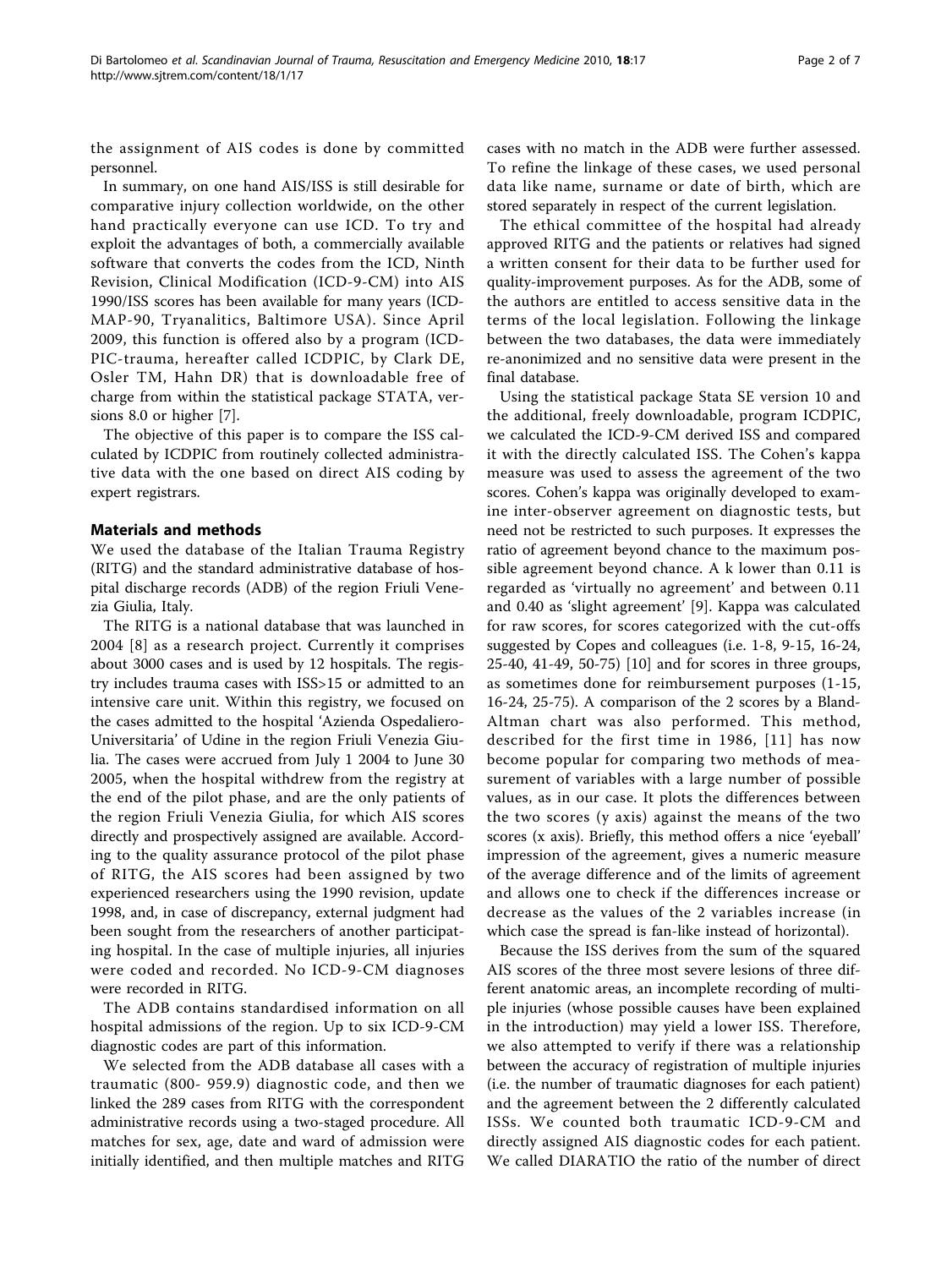AIS codes over the number of ICD-9-CM traumatic codes. Then we plotted the differences between the 2 ISSs against DIARATIO. The Kruskal-Wallis non parametric test was used to assess the significance of the absolute differences in ISS among 3 groups of patients created according to DIARATIO  $(< 1, 1$  and  $> 1$ ). To further assess the effect of the limited number of diagnoses allowed in administrative files we calculated the Cohen's kappa and Bland-Altman charts excluding all cases with more than six AIS codes.

Finally, given that the severity scoring is important for risk-adjustment, we compared the predictive power for survival (at 30 days from admission) of both scores. We evaluated two logistic regression models where survival was the dependent variable and the scores were the independent one. Discrimination was assessed by the receiver operating characteristic curve (ROC) and compared by the test for equality of two or more ROC areas [[12](#page-6-0)].

## Results

Out of the 289 RITG cases, 14 had no match and 3 were burn cases that are not mapped by ICDPIC, leaving 272 cases for examination.

Table 1 displays the summary statistics of ISS scores.

The two scores were the same in 33/272 cases (12.1%, corresponding to a Cohen's kappa of 0.07). Table 2 shows the cross tabulation of the six ISS categories. The

Table 1 Summary statistics of ISS and number of diagnostic codes per patient.

|                                    | Mean | <b>Standard</b><br>deviation |    | Median Min-max |
|------------------------------------|------|------------------------------|----|----------------|
| Directly-calculated ISS            | 24   | 11                           | 22 | $1 - 59$       |
| ICDPIC-calculated ISS              | 18   | 13                           | 16 | $4 - 75$       |
| Number of AIS codes<br>per patient | 5    | ς                            | 4  | $1 - 14$       |
| Number of ICD codes<br>per patient | 3    | 2                            | 3  | 1-6            |

ISS = Injury Severity Score

Table 2 Cross-tabulation of the two scores grouped in six categories.

| <b>Directly</b><br>calculated ISS | <b>ICDPIC-calculated ISS</b> |                |                |                |       |               |       |
|-----------------------------------|------------------------------|----------------|----------------|----------------|-------|---------------|-------|
|                                   | $1 - 8$                      | $9 - 15$       | $16-24$        | 25-40          | 41-49 | 50-75         | Total |
| $1 - 8$                           | 6                            |                | ∩              |                | ∩     | 0             | 8     |
| $9 - 15$                          | 8                            | 13             | $\overline{4}$ | $\mathfrak{D}$ | 0     | $\Omega$      | 28    |
| $16 - 24$                         | 19                           | 42             | 34             | 13             | ∩     | $\mathcal{P}$ | 110   |
| $25 - 40$                         | 8                            | 23             | 33             | 25             |       | ξ             | 93    |
| 41-49                             |                              | 4              | 7              | 7              |       |               | 21    |
| 50-75                             |                              | $\mathfrak{D}$ | 5              | $\mathcal{P}$  |       |               | 12    |
| Total                             | 43                           | 85             | 83             | 50             | 3     | 8             | 272   |

ISS = Injury Severity Score

ISS categories were the same in 80/272 cases (29.4%, corresponding to a Cohen's kappa of 0.09). The agreement was 38.2%, kappa = 0.13, when using three groups.

Figure [1](#page-3-0) displays the Bland-Altman plot. It can be seen that the differences are quite wide. The average difference  $\pm$  standard deviation is 6.36  $\pm$  14.45 (limits -22.0 to 34.7), confirming the general tendency of ICDPIC to underestimate severity. There is a certain degree of fanlike spread, showing that to some extent the differences increase with the average severity.

When the 61 patients with more than six AIS codes were excluded, the agreement increased negligibly: Cohen's kappa for raw scores 0.08, for six categories 0.10, for three categories 0.11, Bland Altman average difference and limits 5.01 and -21.00 to 31.02.

The number of diagnostic codes are shown in Table 1. In 36 cases (13.2%) there were fewer AIS than ICD-9- CM traumatic diagnostic codes, in 46 cases (16.9%) they were the same quantity, and in 190 cases (69.8%) there were more AIS diagnoses. When the quantity of directly calculated AIS codes was  $\geq 6$  (N = 83) there were 6 ICD-9-CM traumatic codes in only 12 (14.5%) cases and fewer than 6 in 49 (85.5%) cases. If all of ICD-9-CM codes, including the non traumatic ones, are considered, these categories become respectively 34 (41%) and 47 (59%). Figure [2](#page-3-0) shows the plot of the differences between the 2 scores and DIARATIO. In general it seems that the differences increase when the ratio also increases. This is confirmed by the box plot in Figure [3](#page-4-0) where these differences (absolute values) are summarised and compared among three groups of patients with increasing DIARATIO ( $p < 0.01$ ).

Table [3](#page-4-0) displays the directly calculated ISS and the ICD-9-CM diagnostic codes of the patients with an ICDPIC-calculated ISS of 75. In nearly all of them the ICD code is the same and the directly calculated ISS is much lower than 75.

Figure [4](#page-5-0) shows the ROC curves of the 2 ISS scores. The area under the curve of ICDPIC is significantly lower: 0.63 vs. 0.76 ( $p = 0.02$ ).

## **Discussion**

ICDPIC is very appealing for anyone who wants to adopt AIS-based risk adjustment for injury severity, because it is inexpensive and allows exploiting the administrative data banks on hospital admissions that in many countries are comprehensive and easy to access. However, when applied to our administrative records, the ICDPIC-calculated ISS was in poor accordance with the directly calculated ISS and kappa values were invariably in the lowest range. Not even when ISS was collapsed into six or three categories, the agreement between the two methods was acceptable. The Bland-Altman chart led to the same conclusion.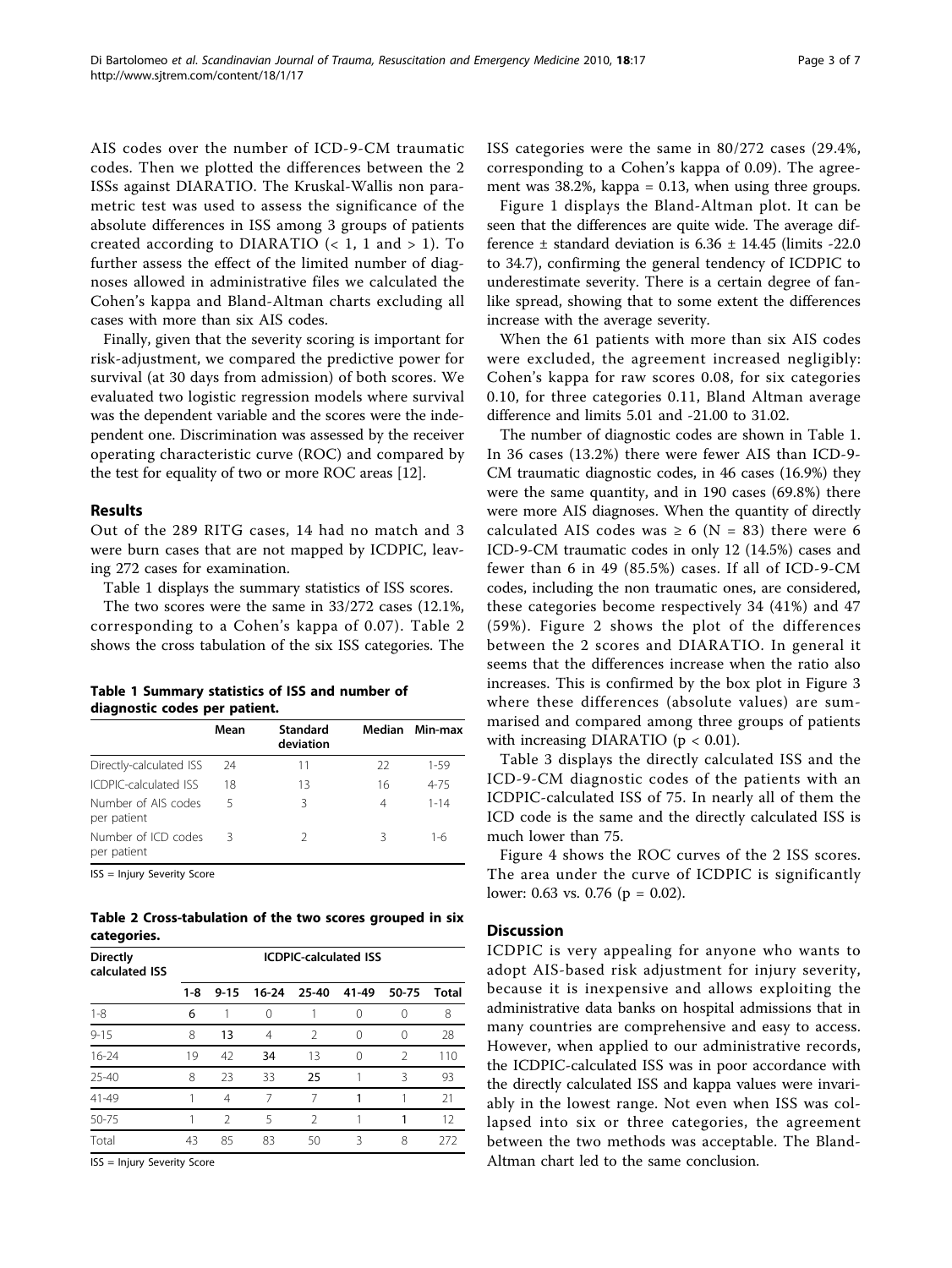<span id="page-3-0"></span>



There can be several reasons for this unsatisfying performance.

clinicians with cross-check and external review. Its accuracy should therefore be taken for granted.

First of all, given that directly calculated ISS was used as the reference, a thought should be given to the quality of AIS coding. As already said, the coding was done within a research program by dedicated and expert

In general, trauma registries in the USA include more cases with mild injuries than European registries [[13](#page-6-0)] and the case mix upon which ICDPIC was developed was probably different from ours. Then its performances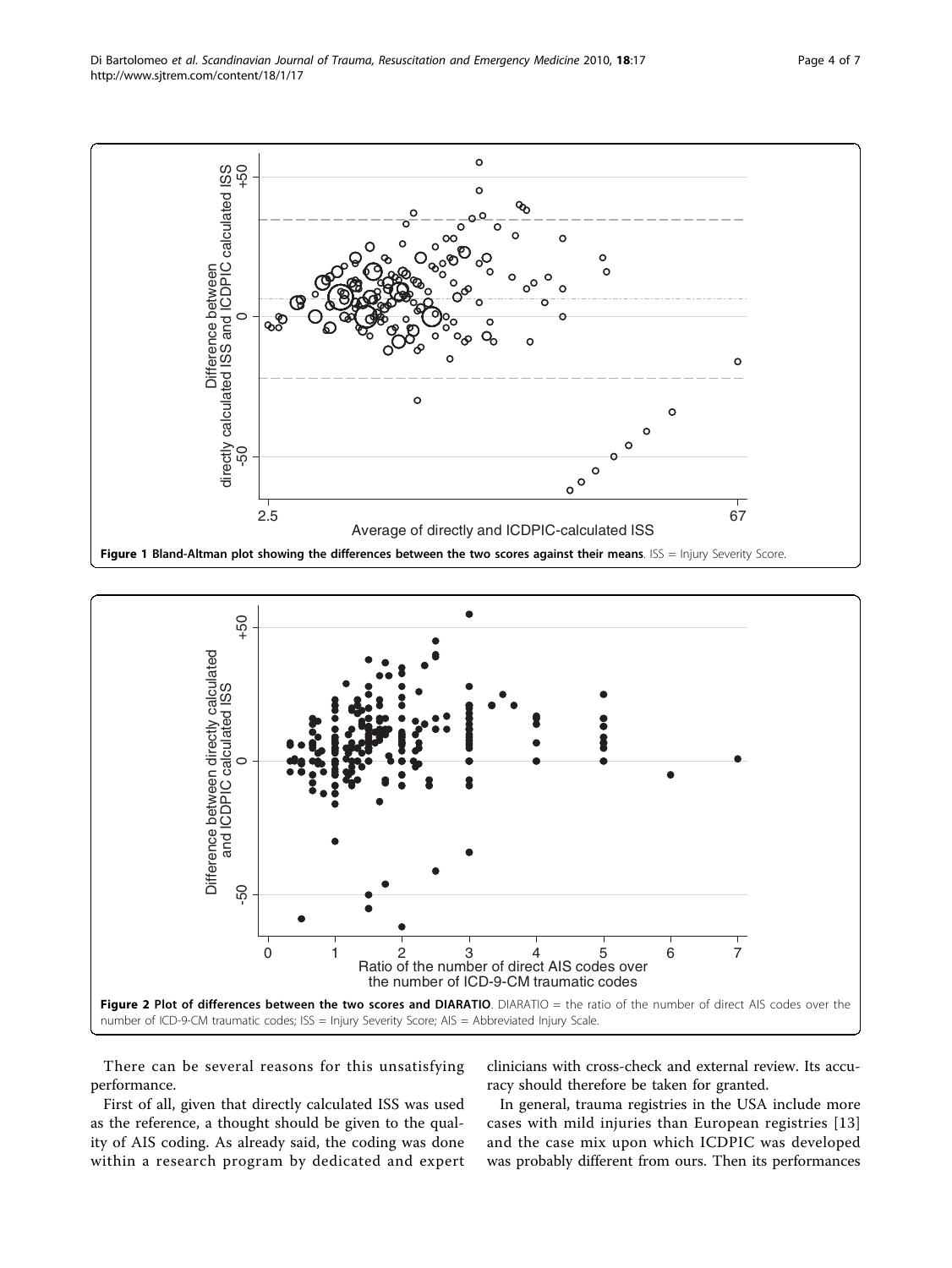<span id="page-4-0"></span>

Table 3 Patients with an ICDPIC-calculated Injury Severity Score of 75

|           | Directly calculated<br><b>Injury Severity Score</b> | ICD code mapped<br>to an Abbreviated<br>Injury Scale score of 6 |
|-----------|-----------------------------------------------------|-----------------------------------------------------------------|
| Patient 1 | 20                                                  | 862.8                                                           |
| Patient 2 | 16                                                  | 862.8                                                           |
| Patient 3 | 29                                                  | 862.8                                                           |
| Patient 4 | 25                                                  | 862.8                                                           |
| Patient 5 | 41                                                  | 862.8                                                           |
| Patient 6 | 13                                                  | 806.01                                                          |
| Patient 7 | 59                                                  | 862.8                                                           |
| Patient 8 | 34                                                  | 862.8                                                           |

would have probably been better if more patients with minor injuries - scarcely represented in our experience had been included. However, we were not interested in evaluating ICDPIC in absolute terms, but in terms of practical usefulness in our setting, which (ISS > 15 or admission to ICU) is similar to other European trauma registries.

It must also be said that ICDPIC is meant to map ICD-9-CM codes to ISS, through AIS 1990 version, while RITG adopted the 1998 version. However, the differences between the versions are minor and unlikely to explain our findings.

Irrespective of the inherent quality of ICDPIC, its final performance depends also on the accuracy of the ICD-9-CM coding. We have shown that the number of ICD-9-CM traumatic diagnoses recorded in our ADB was lower than the number of AIS diagnoses recorded in RITG, the latter being likely closer to the real quantity. We have also shown that the differences between the two scores increase when the ratio between the number of traumatic diagnoses in RITG and in ADB also increases. This explains part of the differences in ISS. And the fact that the differences are toward an underestimation of ISS by ICDPIC, confirms it.

We have also shown that, as the agreement between the ISS scores was virtually unchanged excluding cases with more than six AIS codes, the incomplete coding in administrative charts does not depend entirely on their restriction to six ICD codes. In fact, in the majority of the cases when there were more than 6 AIS-coded injuries, still the clinicians failed to exploit the room available for an accurate coding of multiple injuries in the administrative charts. This occurred even when considering any type of diagnosis - i.e. accounting for the potential 'competition' in the ADB between traumatic and other codes. One could think that ICD-9-CM is less detailed than the AIS. The truth is just the opposite because ICD-9-CM traumatic codes are more than two thousand while there are about thirteen hundred items in AIS 1998.

There is no doubt then that in our region there is room for improving the compilation of administrative records of trauma cases, a fact that in turn would result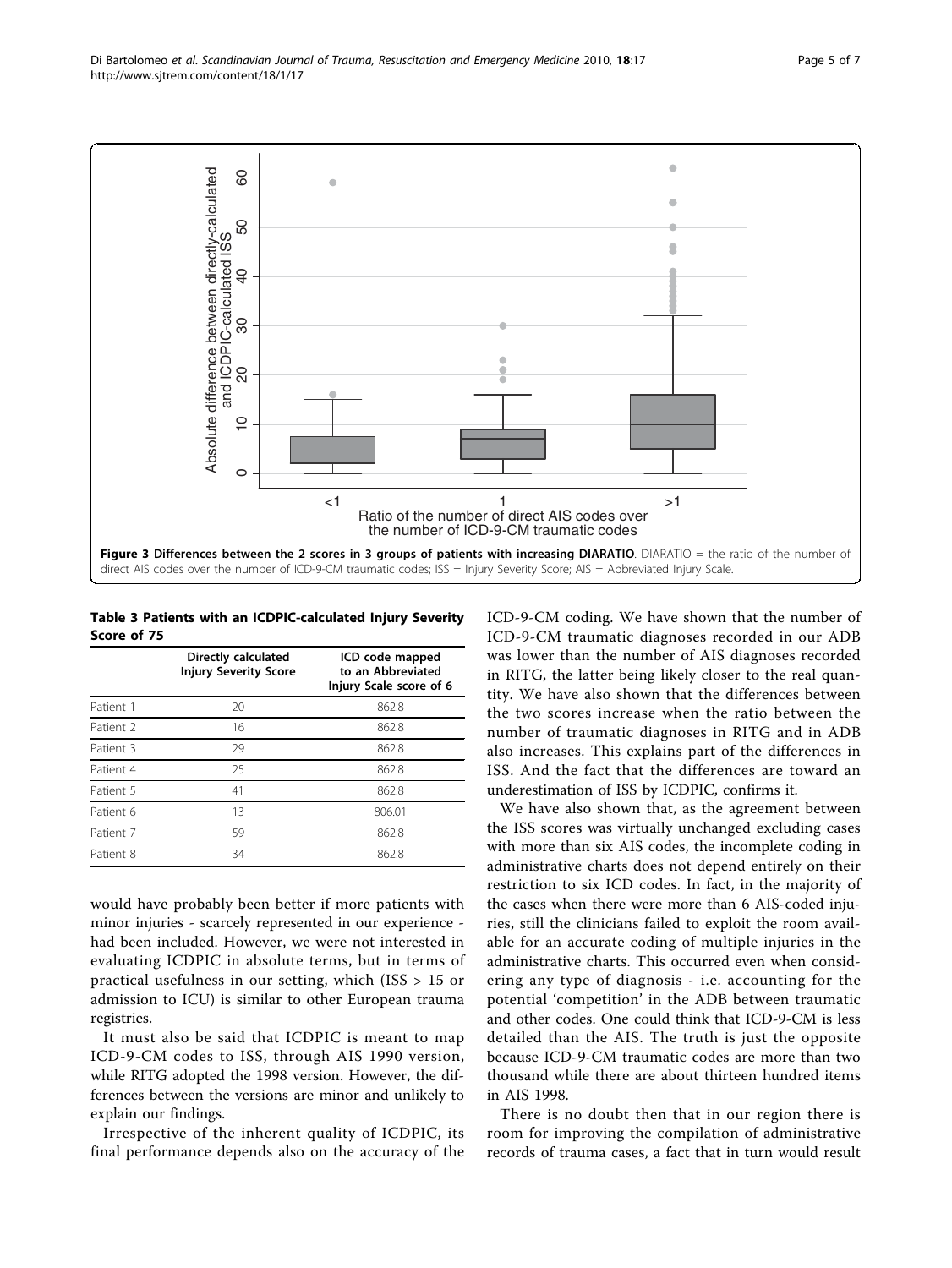<span id="page-5-0"></span>

in an improved ICD-9-CM to ISS mapping. It is difficult to say to what extent this finding can be generalized. Although many papers in the past have highlighted the inaccuracy of administrative diagnostic coding [\[14-17](#page-6-0)] we could not find any national or international study reporting the number of ICD-9-CM traumatic codes per record, which could allow some sort of comparison. From indirect evidence, we suspect, however, that completeness is higher the USA than in Italy and other European countries. For example, a recent American paper considering all admissions [[18\]](#page-6-0) reported an average of 8.6 secondary diagnoses per record, while both an Italian [\[19](#page-6-0)] and a Swedish [[20\]](#page-6-0) national surveys reported an average of about 1. Moreover, while only six ICD-9- CM codes can be assigned for each admission in Italy, up to 30 coding slots have been reported in the USA [[21\]](#page-6-0). In a previous paper from the USA [[22](#page-6-0)] the predictive power for mortality of ICD-mapped ISS was, as expected, worse than the one of directly calculated ISS, but the difference was much smaller than in ours, a finding that agrees well with a more complete administrative coding in the USA.

Given this suspicion, more research is warranted to quantify the possible decrease in performance of other severity scores - like ICISS and TMPM-ICD9 - developed in the USA and based on ICD-9-CM when they are applied 'in vivo' to other administrative data banks with lower completeness.

It was not our goal to assess whether ICDPIC is better of worse than its proprietary counterpart ICDMAP-90 or any other similar program, however we appreciated the effort of ICDPIC authors to make a tool of such potential usefulness freely available (at least for Stata users). Indeed, most of the mapping limitations highlighted in our setting are likely to apply to any of these programs.

We can describe though an identified weakness of ICDPIC whose correction might help to improve the program. The lower right part of the Bland-Altman chart, shows that there are 8 patients that, contrary to the general trend, have much higher ICDPIC than directly calculated ISS. A closer look at these cases (Table [3\)](#page-4-0) shows that seven of these patients share the same ICD-9-CM diagnostic code 862.8 - Injury to multiple and unspecified intrathoracic organs without open wound into cavity - to which ICDPIC attributed an AIS 6 (which translates into ISS of 75, meaning certain death). In our opinion, this code is too generic for being invaribly mapped to AIS 6 and the contrast with the directly calculated ISS indicates that there is indeed overestimation. In the remaining case of the table, the ICDPIC calculated ISS seems reasonable (806.01 - Closed Fracture of C1-C4 Level of Vertebral Column with Complete Lesion of Cord) and the discrepancy with its directly-calculated counterpart is due to a mistake in ICD-9-CM coding, because the patient had a fracture without cord injury.